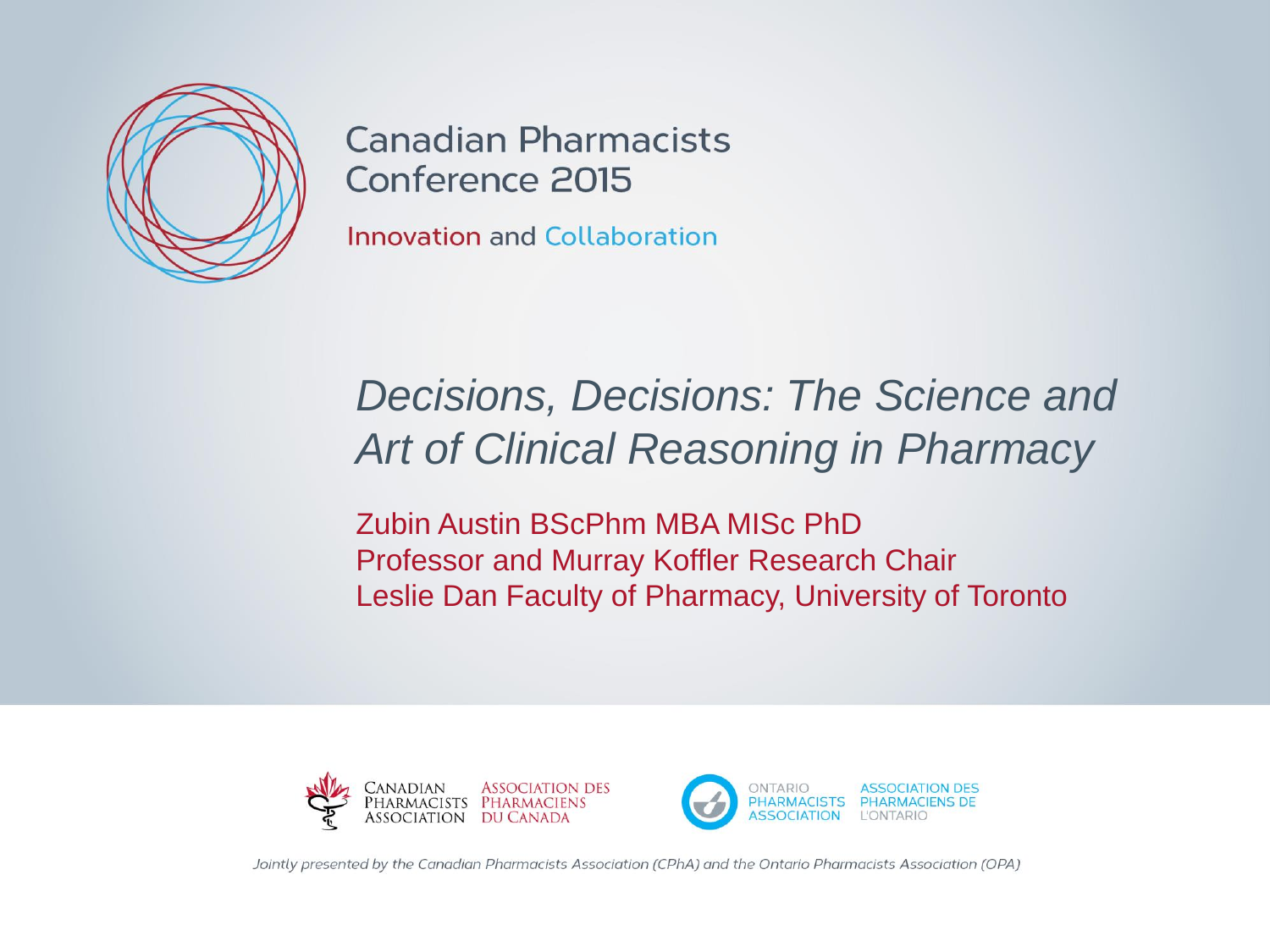#### **Disclosure**

Financial support for research discussed in this presentation is provided by the Ontario College of Pharmacists.

The presenter has no conflicts of interest to declare.



**Canadian Pharmacists** Conference 2015 **Innovation and Collaboration** 





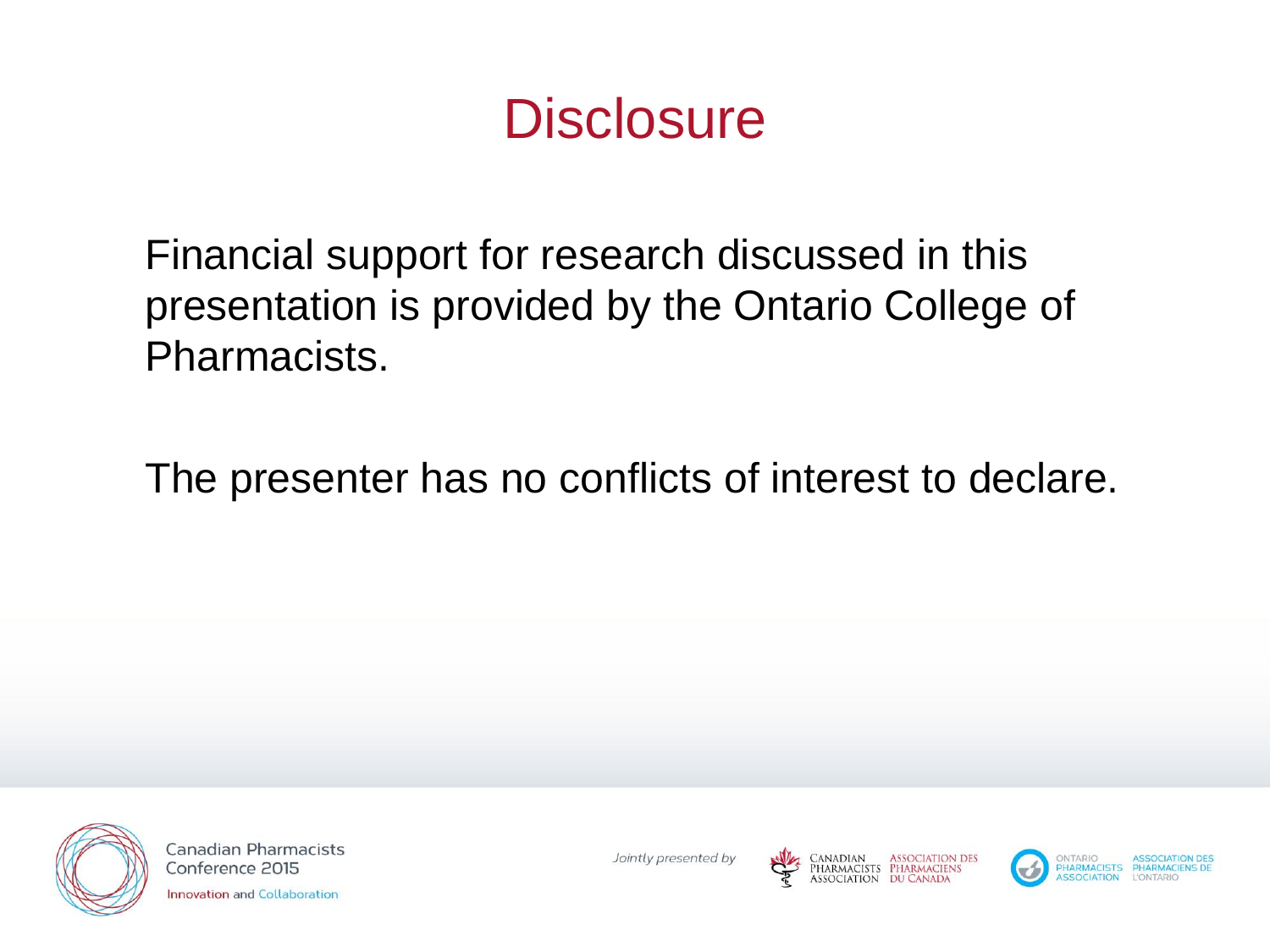# **Objectives**

- Describe influences on clinical reasoning in the health professions
- Apply clinical reasoning principles to challenging pharmacy practice situations
- Reflect upon one's own clinical reasoning and decision making processes for the purpose of self-improvement



**Canadian Pharmacists** Conference 2015 **Innovation and Collaboration** 





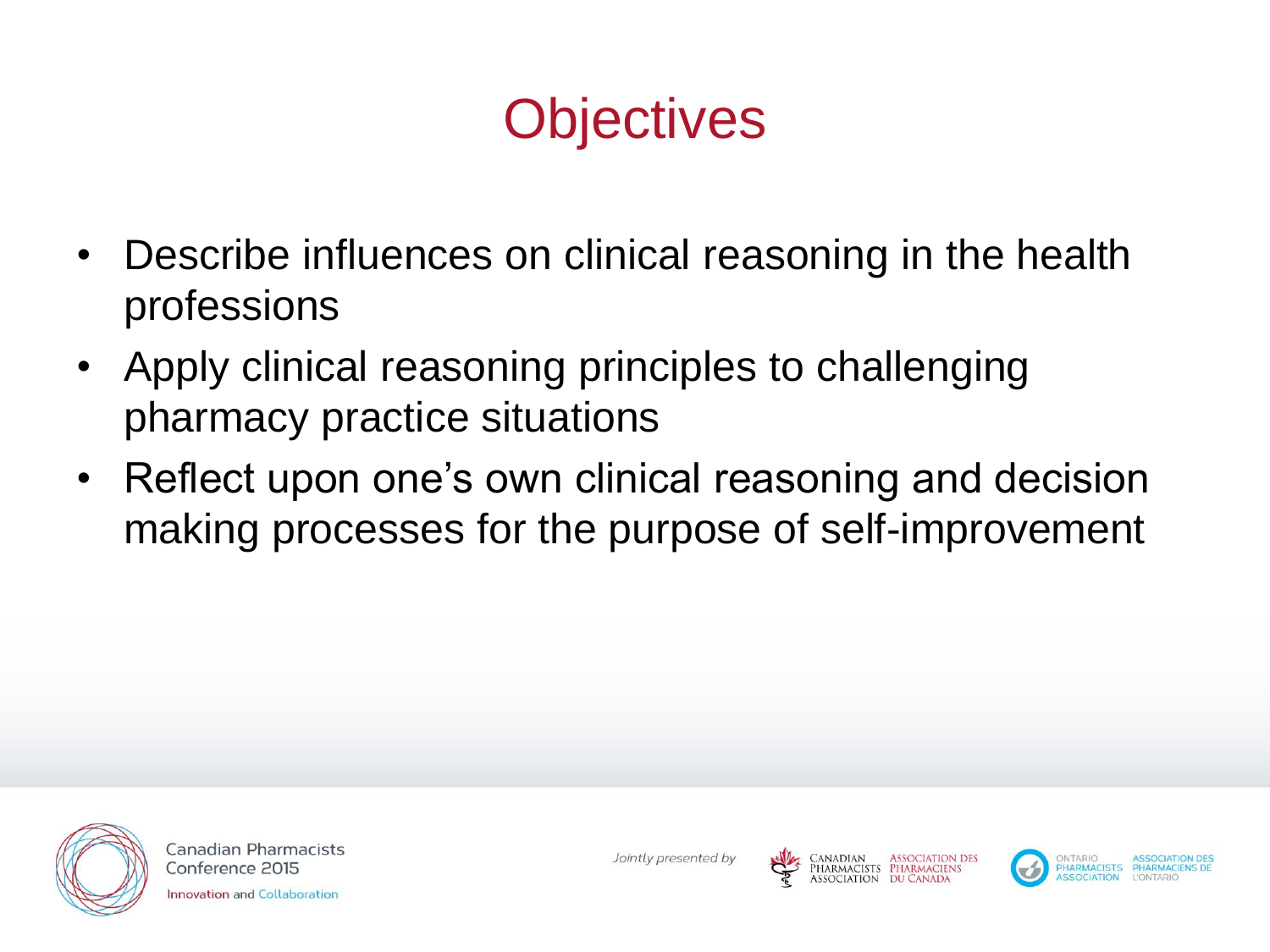# Why is practice change so difficult?

- Risk aversion
- Need to be liked
- Responsibility avoidant
- Deference to authority/hierarchy
- Decisional paralysis

Rosenthal M, Austin Z and Tsuyuki R. Are pharmacists the ultimate barrier to practice change? CPJ 2010, 143(1): 37-42.



**Canadian Pharmacists** Conference 2015

**Innovation and Collaboration** 

Jointly presented by





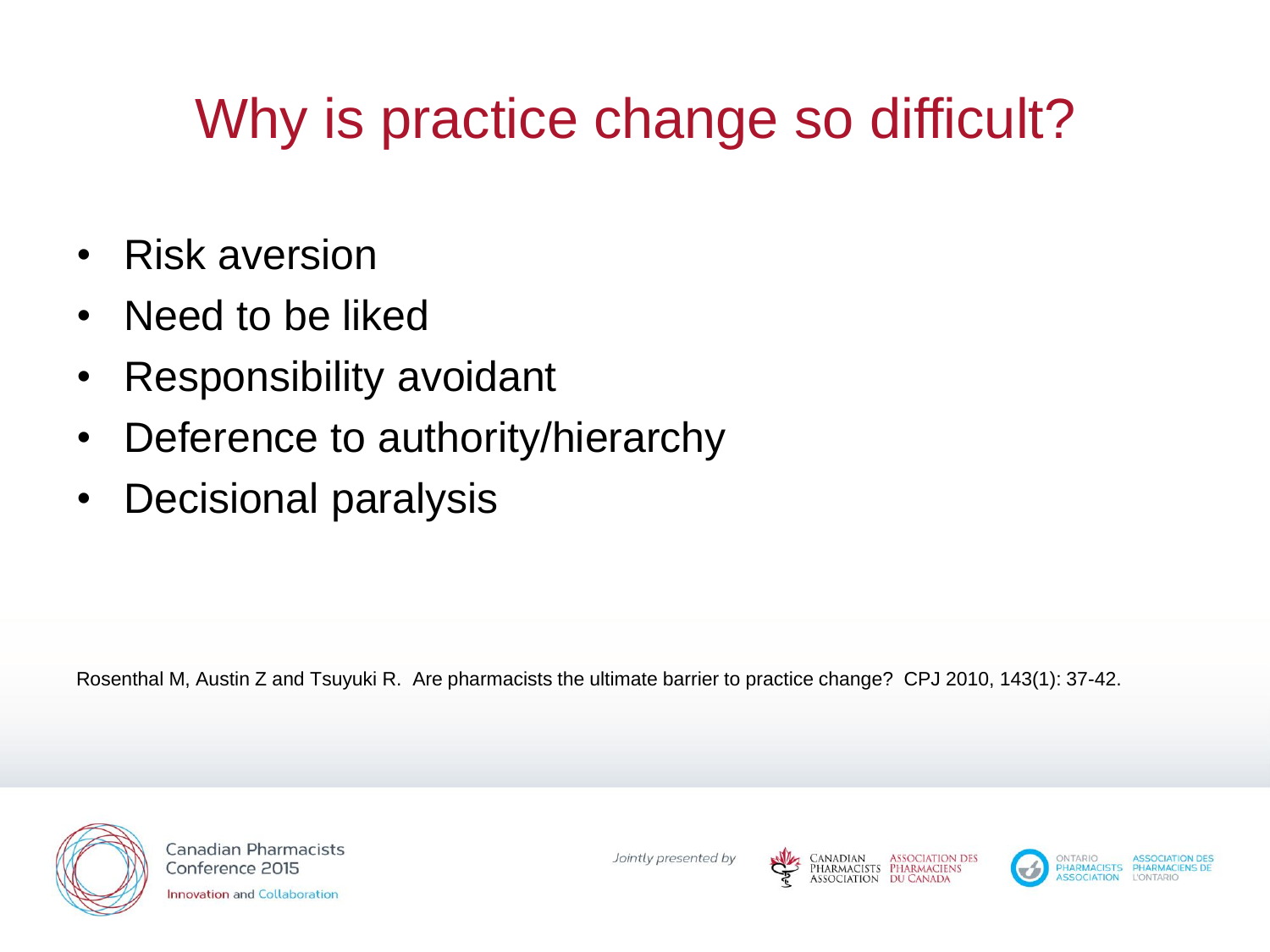# What's in a decision?

#### *Every decision is a battle between intuition/emotion and logic/reasoning*

- Fast and slow systems for decision making
- Fast system is generally invisible, powerful and dominant
- Slow system requires energy and deliberate concentration
- As a result, "…our thinking is riddled with systematic mistakes known to psychologists as cognitive biases"…and, strangely enough, our slow system masterfully invents reasons to justify these mistakes



**Canadian Pharmacists** Conference 2015

**Innovation and Collaboration** 

Jointly presented by





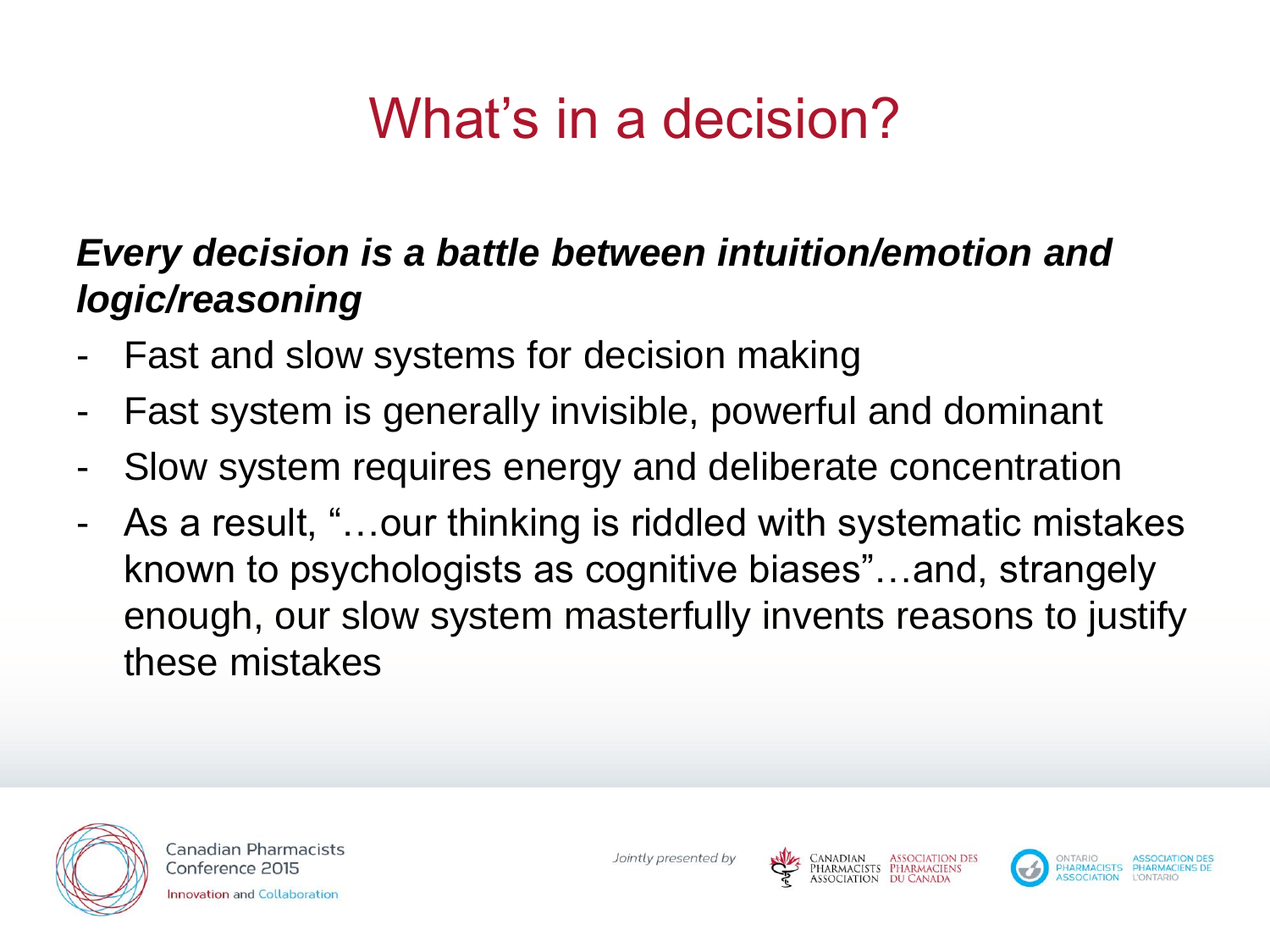### Examples of cognitive biases

- *The Present Bias:* Disproportionate emphasis on immediate pain/gain
- *Confirmation Bias:* Seeing only the evidence that confirms what we already know/believe
- *Negativity Bias:* Pain remembered more than gain
- *Status Bias:* Deferring to authority/hierarchy means "respect", not "avoidance"



**Canadian Pharmacists** Conference 2015 **Innovation and Collaboration** 





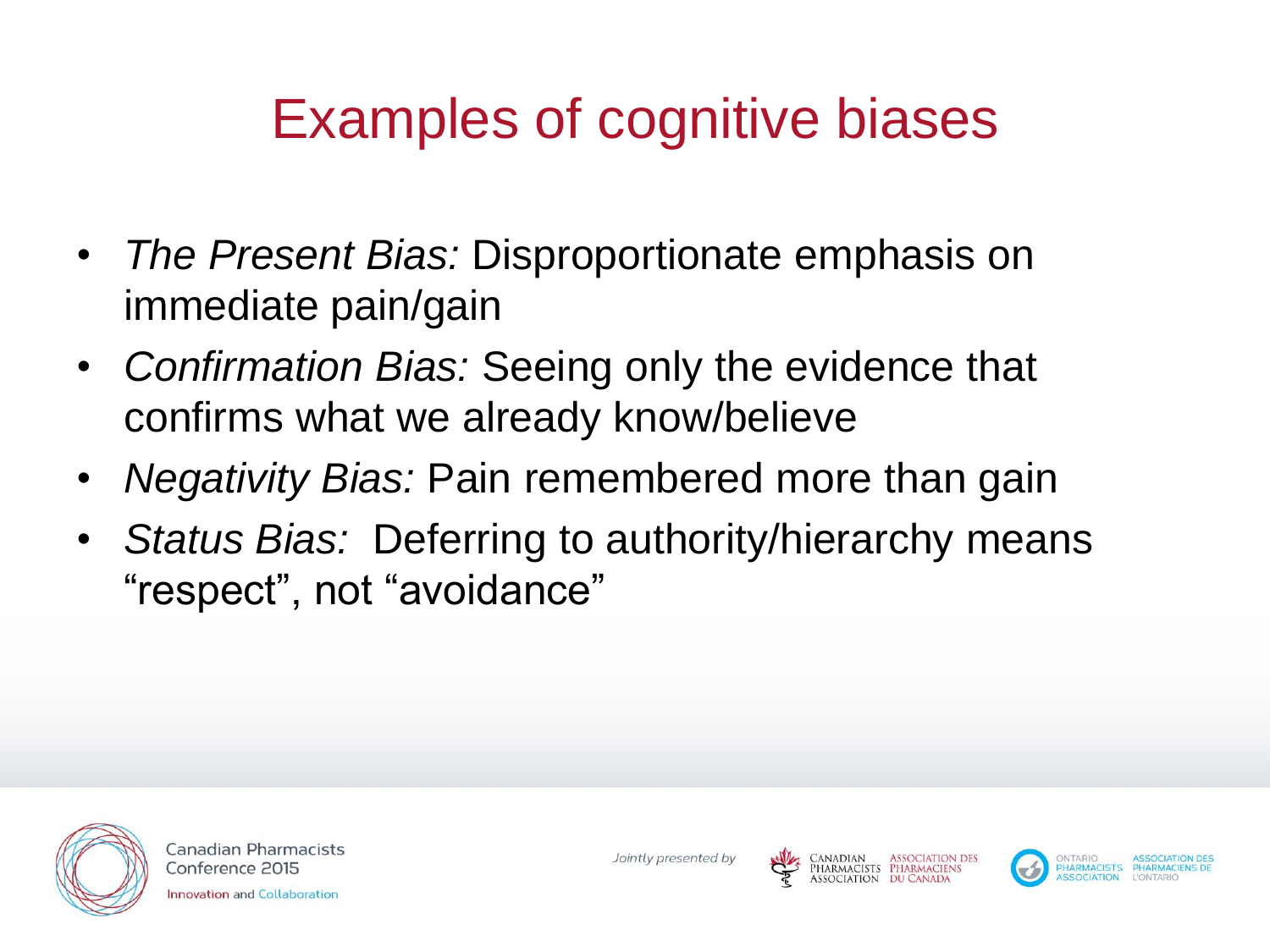# How does this apply to pharmacists?

- Adherence to Processes vs Focus on Outcomes
- Expecting the right answer vs Searching for a "least" worst" alternative
- Seeking Certainties vs Managing Probabilities (Anticipating/Mitigating Risk)
- Avoiding conflict at all costs



**Canadian Pharmacists** Conference 2015 **Innovation and Collaboration** 

Jointly presented by







PHARMACISTS PHARMACIE SOCIATION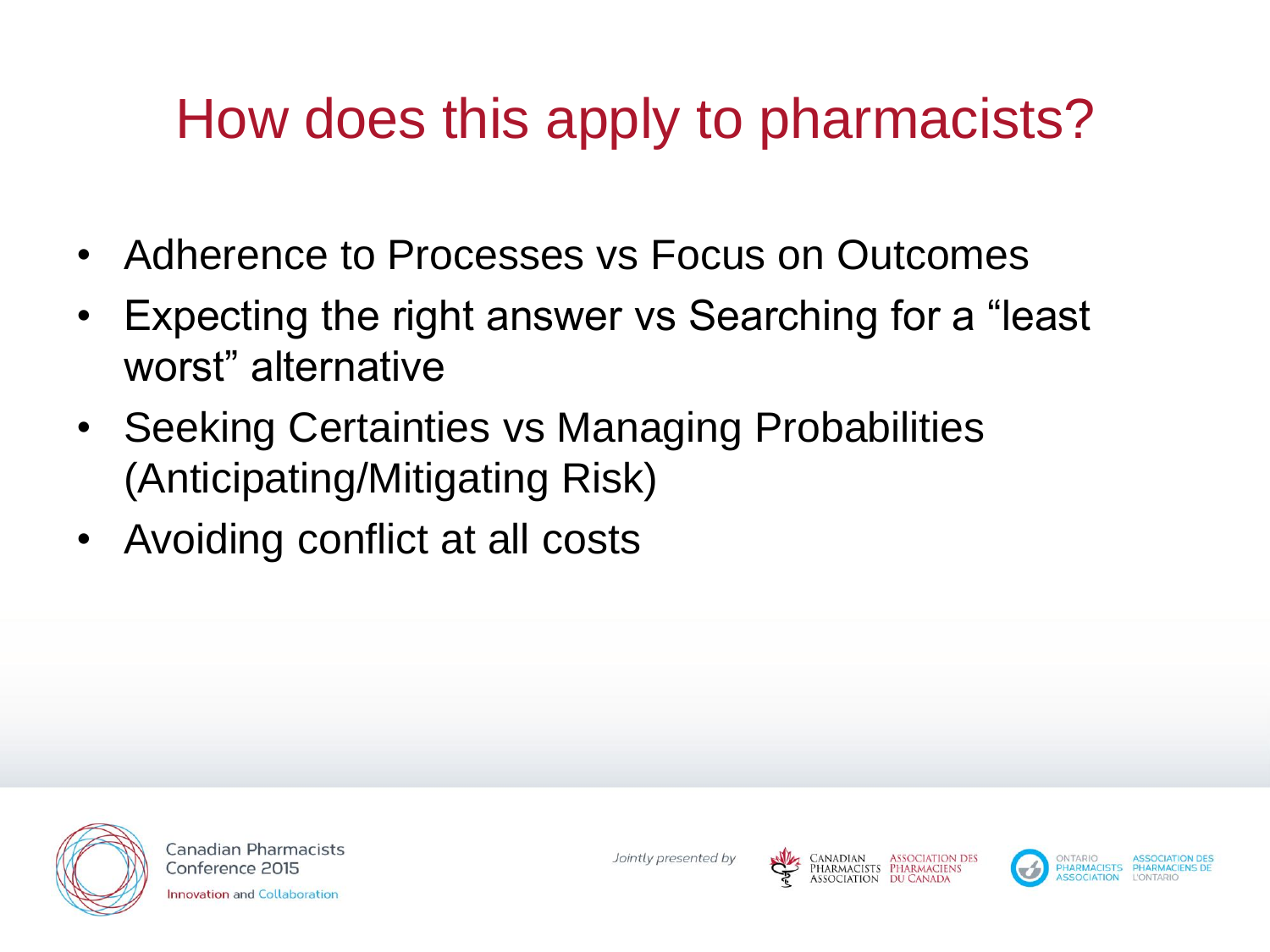### Case #1

You receive a prescription for Ciprodex® i gtt bid for a 40 year old patient. It's Friday evening and the MD's office is closed for the long weekend. The patient is clearly suffering and anxious to get home as soon as possible. According to the product monograph, the usual dose is iv gtt bid; the patient has no other conditions that she is aware of that would warrant such a low dose.



Canadian Pharmacists Conference 2015 nnovation and Collaboration





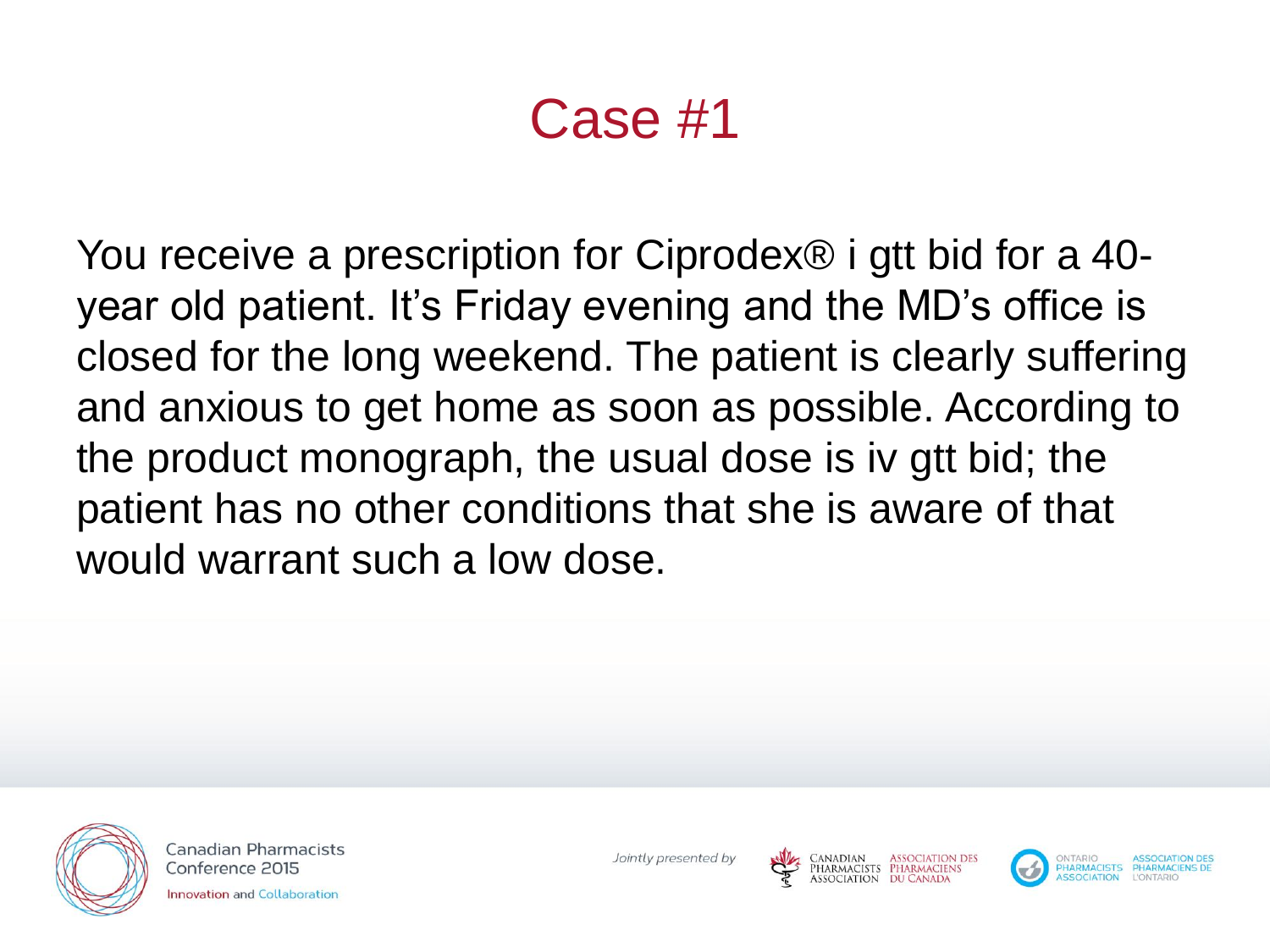# Adherence to Process vs Focus on Outcomes

- Historically, pharmacy has been a rule-bound and ruleenforcing profession
- We have been educated and socialized into belief that following rules = best outcomes
- Reality, however, suggests otherwise: slavish adherence to rules can produce paradoxically bad outcomes
- But "the rules" are changing...



**Canadian Pharmacists** Conference 2015 **Innovation and Collaboration** 





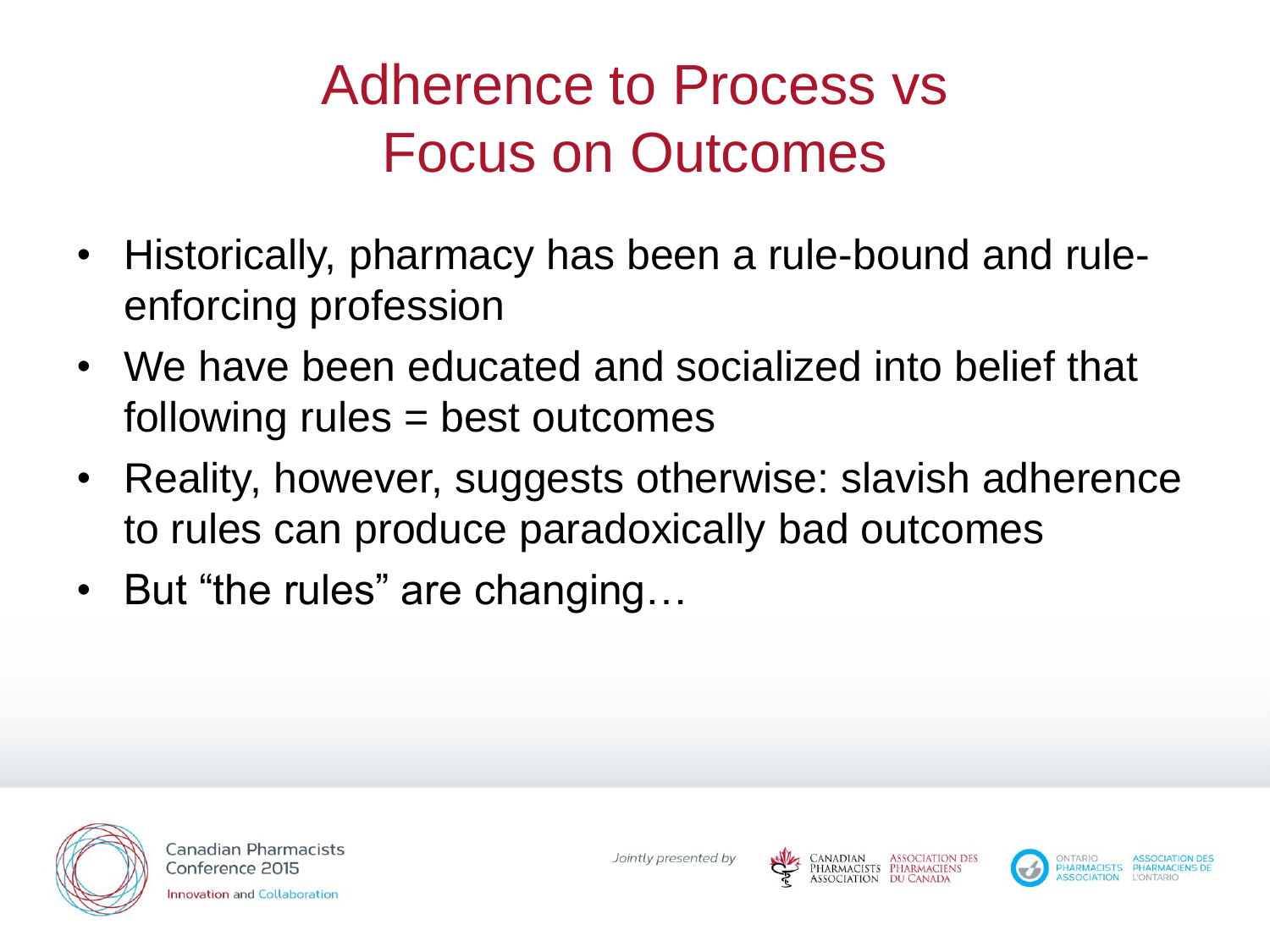#### Case #2

A woman arrives at the pharmacy looking for her 80 year old mother's post-chemo anti-emetic prescriptions (dexamethasone + ondansetron + prochlorperazine). Her mother has just completed her third course of chemo; you have filled this regimen for the past two courses. The clinic was supposed to fax the prescription to the pharmacy but you cannot locate it now. The clinic is now closed for the weekend.



Canadian Pharmacists Conference 2015 nnovation and Collaboration

Jointly presented by



PHARMACISTS PHARMACIEN!

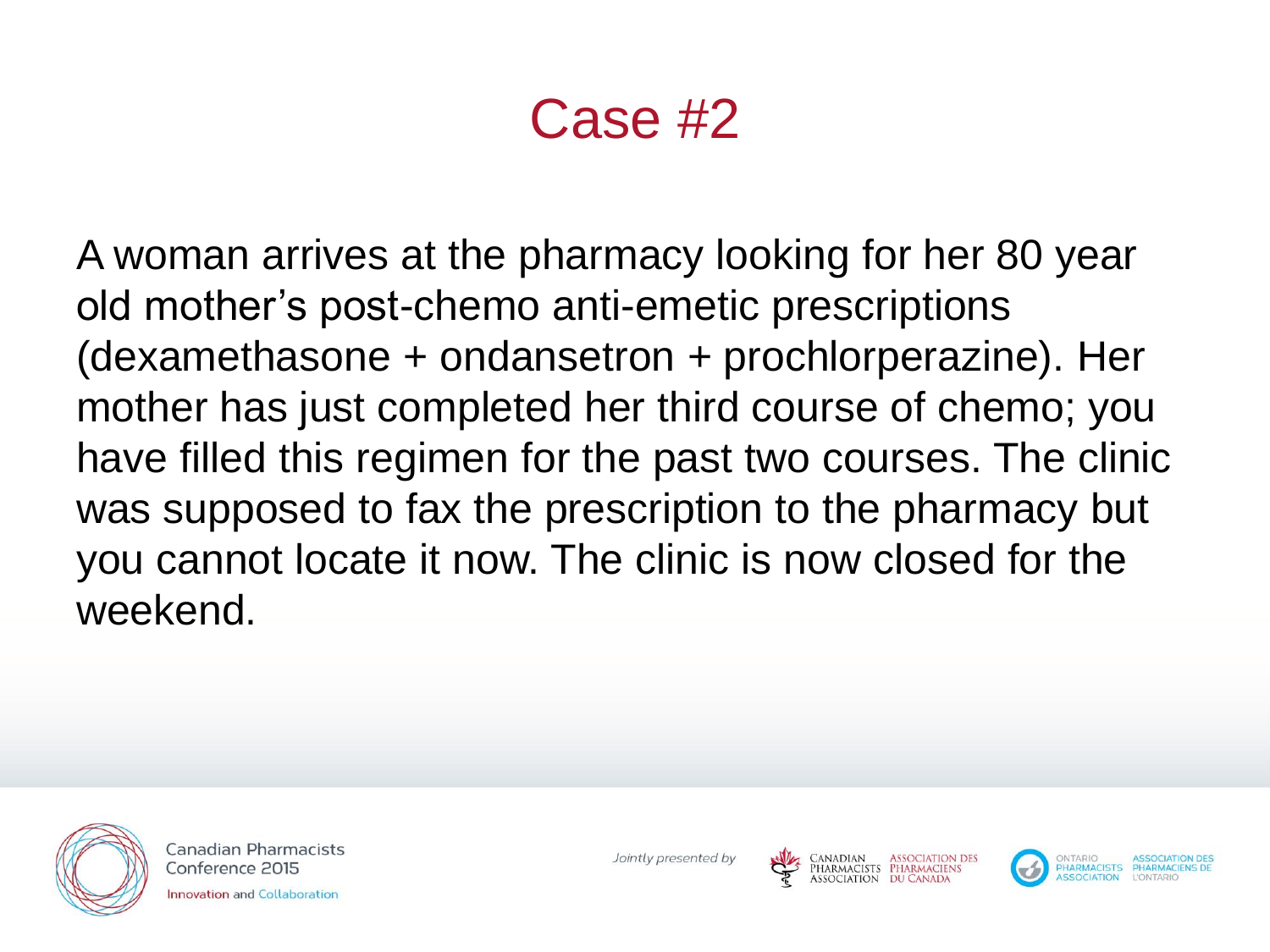# Expecting the Right Answer vs Seeking "least worst" alternatives

- Scientific foundations of pharmacy produce cognitive inflexibility
- Emotional discomfort around distinction between "right" and "least worst" produces paralysis and/or avoidance
- We may let the vain quest for "perfect" interfere with the realistic attainment of "good"



**Canadian Pharmacists** Conference 2015 **Innovation and Collaboration** 

Jointly presented by





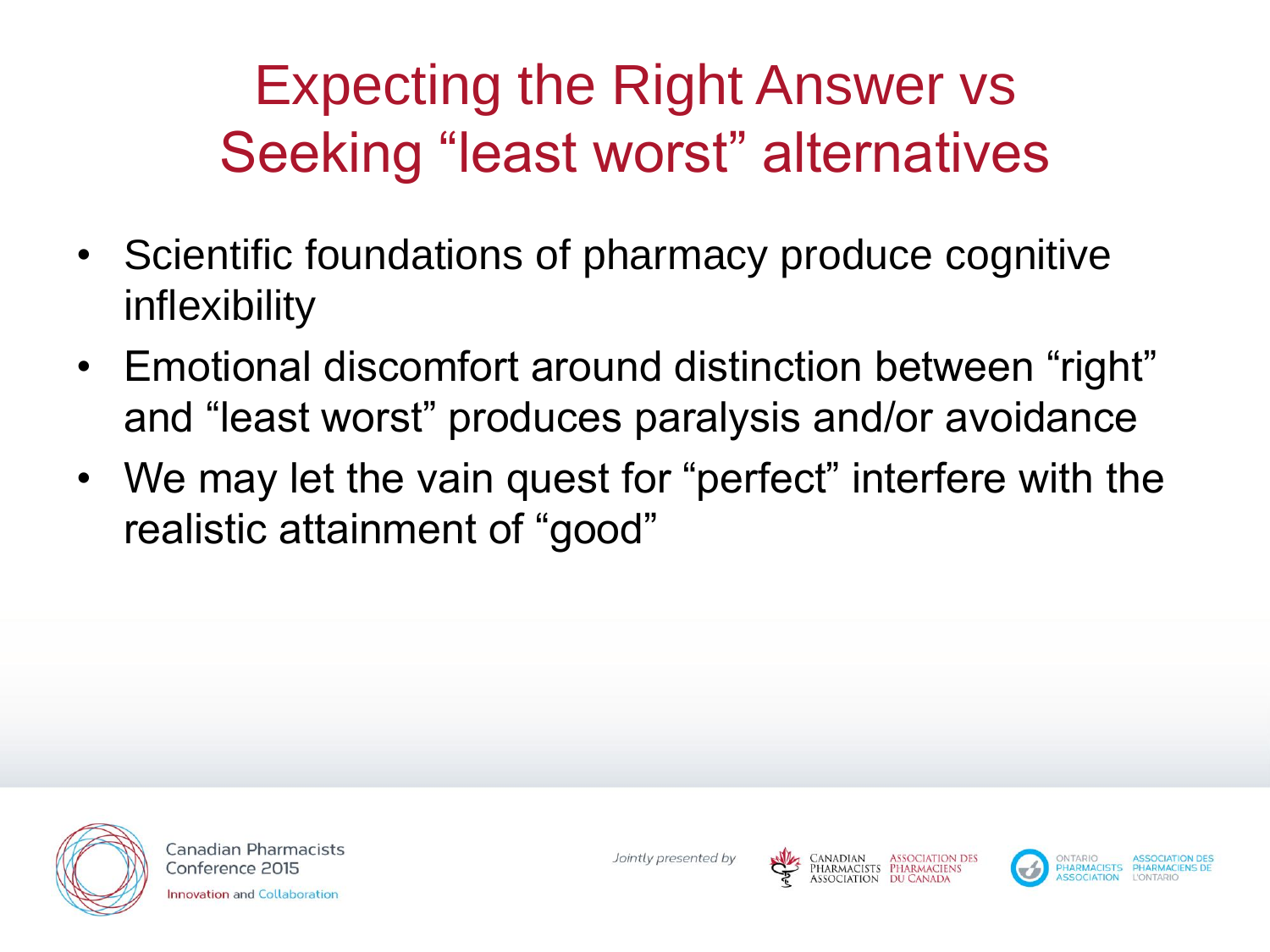# Seeking Certainties vs Managing Probabilities

- In primary care,  $\sim$ 30-40 per cent of patients do not have an actual empirically defensible diagnosis, yet something still needs to be done
- Decisions are decisions precisely because there is ambiguity and lack of certainty involved – this is why we need professionals in society
- Clinical practice is inherently ambiguous; risk balancing is all that may be possible
- Managing emotional impact of believing "if something goes wrong, I will handle it then…" is essential



**Canadian Pharmacists** Conference 2015

**Innovation and Collaboration** 

Jointly presented by



Canadian Association des<br>Pharmacists Pharmaciens<br>Association du Canada



PHARMACISTS PHARMACIEN

SOCIATION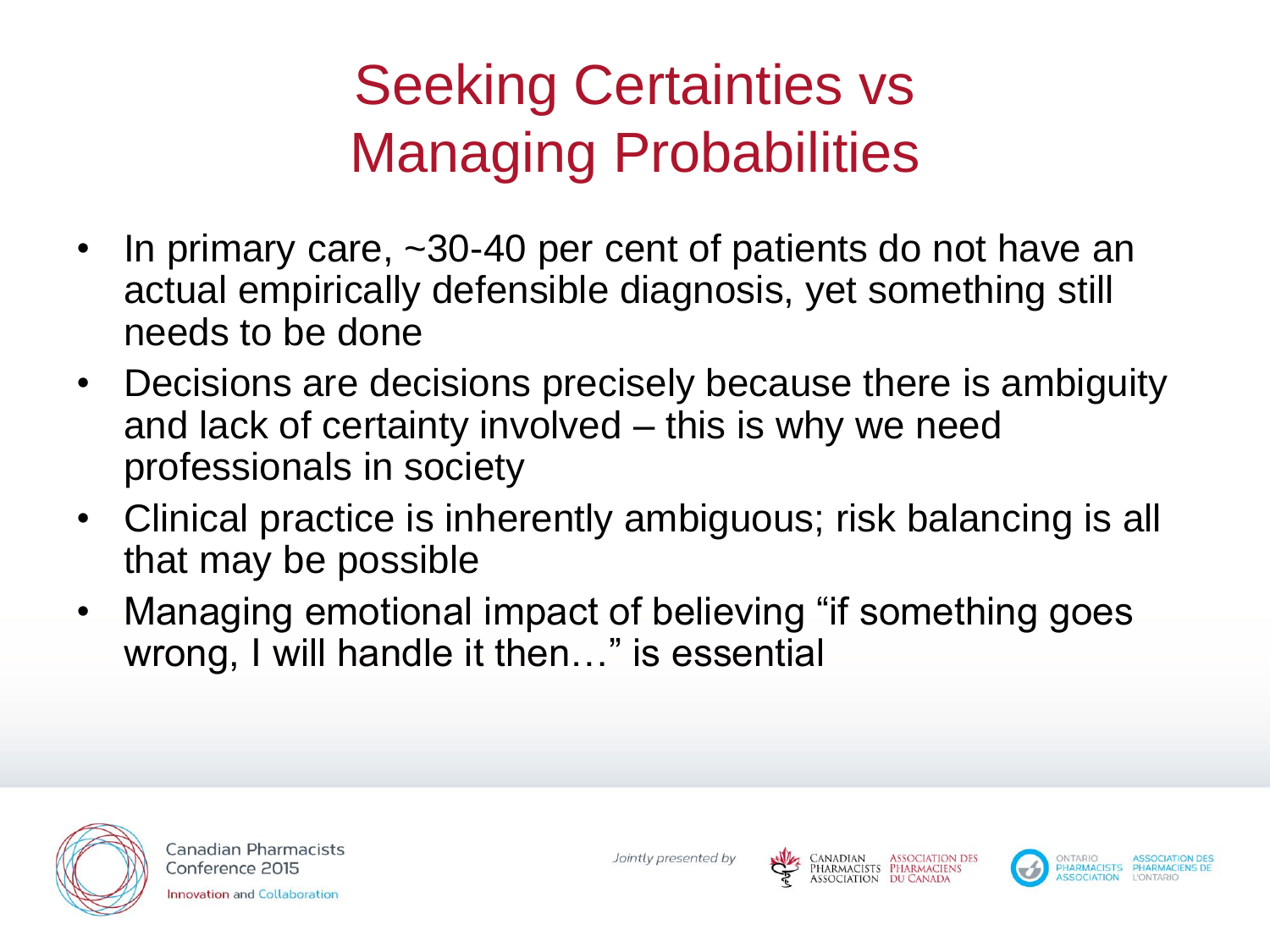#### Case #3

A 17 year old female patient with severe acne has been prescribed Accutane® 40 mg caps od x 30 days, once a month for the past six months. She has responded well to it and has not experienced significant side effects. This month, she missed her appointment with the dermatologist and has completely run out of the medication. She believes she will "break out" in a matter of days without the medication. Her next appointment with her MD is next month.



Canadian Pharmacists Conference 2015 **Innovation and Collaboration** 





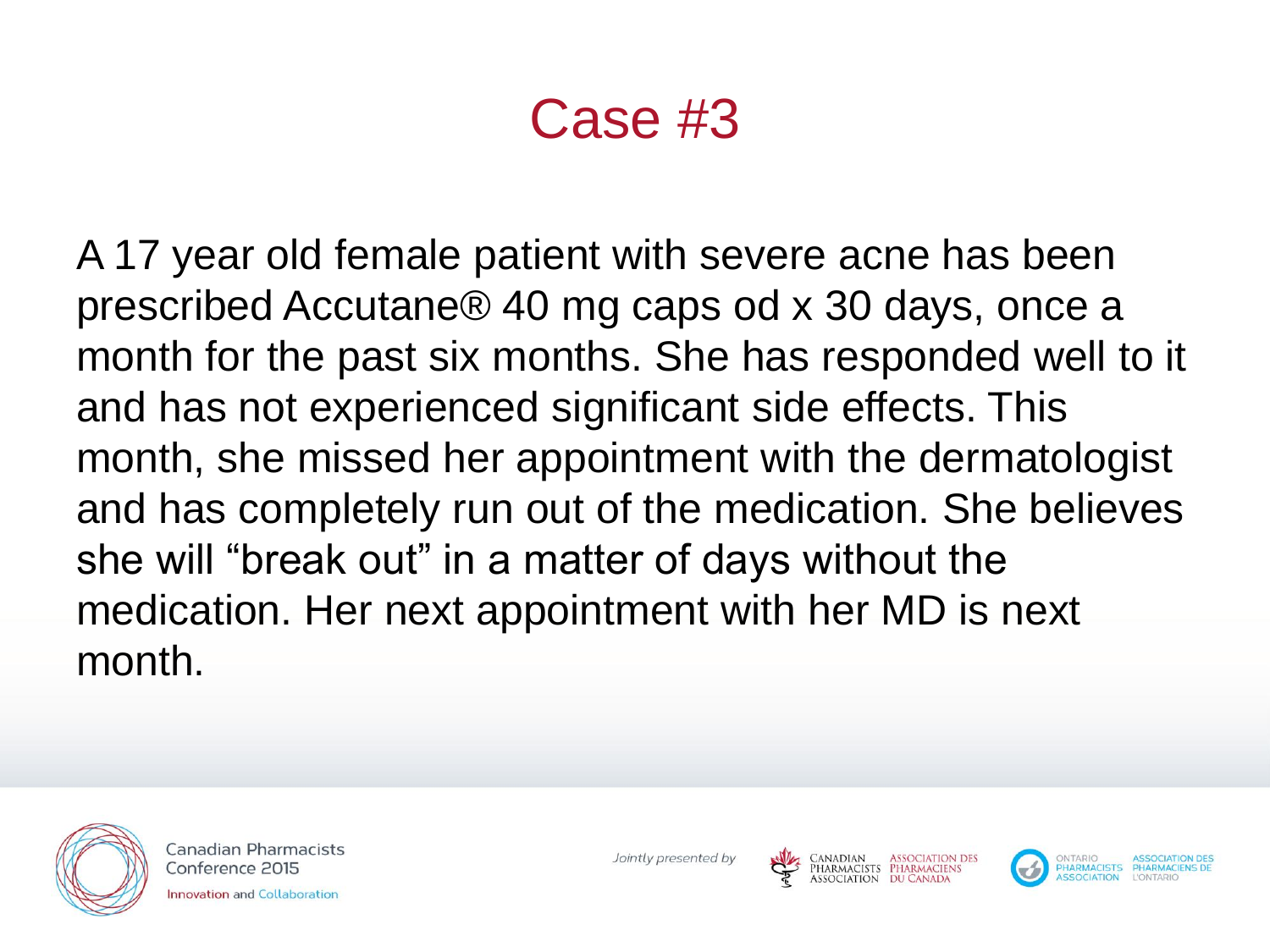### Conflict avoidance

- Are we avoiding personal toll of conflict/stress/negativity, at the expense of patients and their needs?
- Learning to manage conflict effectively and professionally is challenging – but a separate task from making responsible clinical decisions
- Are we using "respect for authority" as a code word for "avoiding responsibility"?



**Canadian Pharmacists** Conference 2015 nnovation and Collaboration







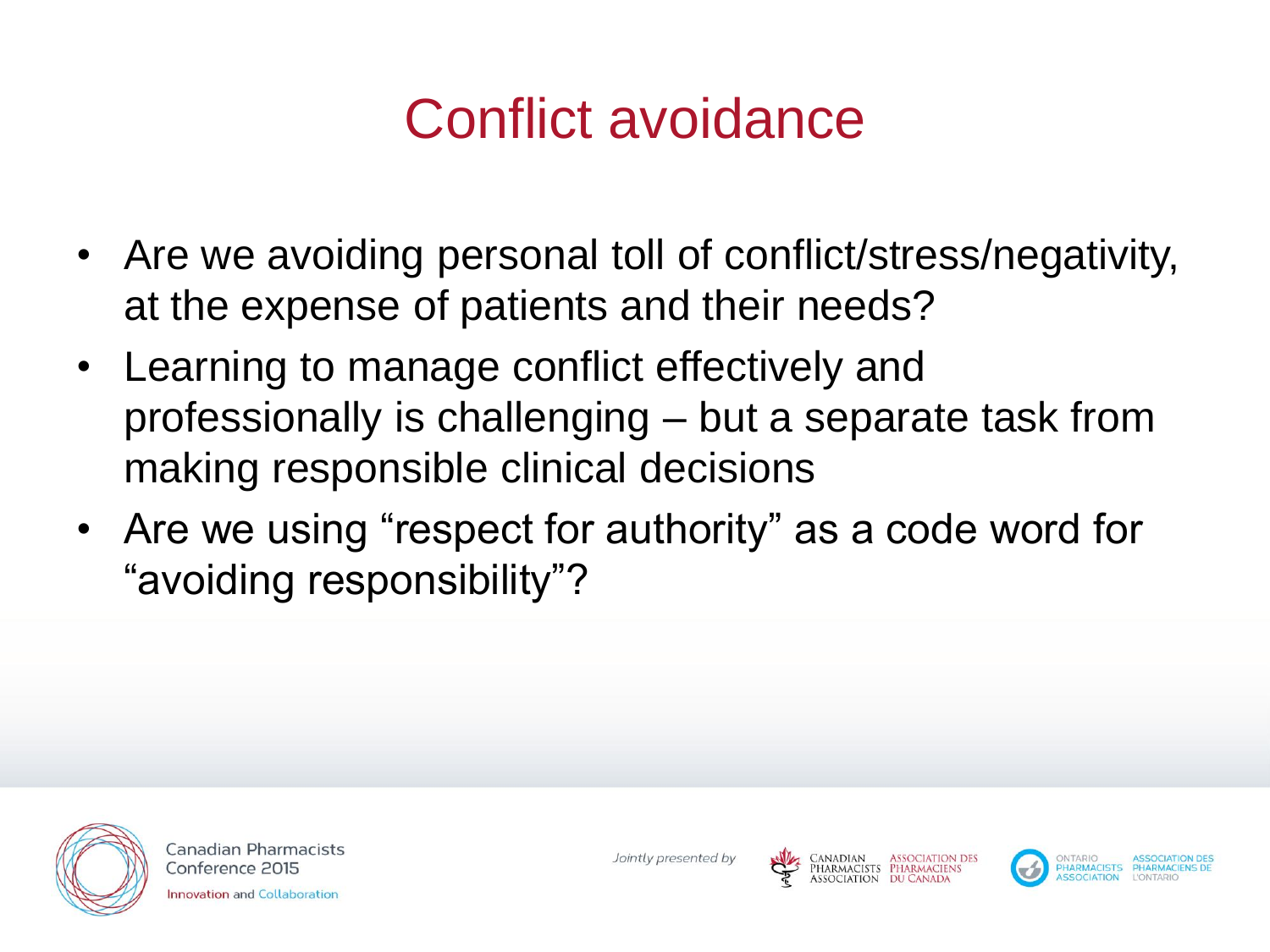# **Summary**

- Clinical decision making is a complex amalgam of emotion, logic, and environment
- Path of least resistance most frequently influences our decision making
- We tend towards 'satisficing' rather than 'maximizing' options
- We would rather forgo potential gain to ensure avoidance of pain, not recognizing that this actually can backfire



**Canadian Pharmacists** Conference 2015

**Innovation and Collaboration** 

Jointly presented by



Harmacists Pharmaciens



PHARMACISTS PHARMACIE SOCIATION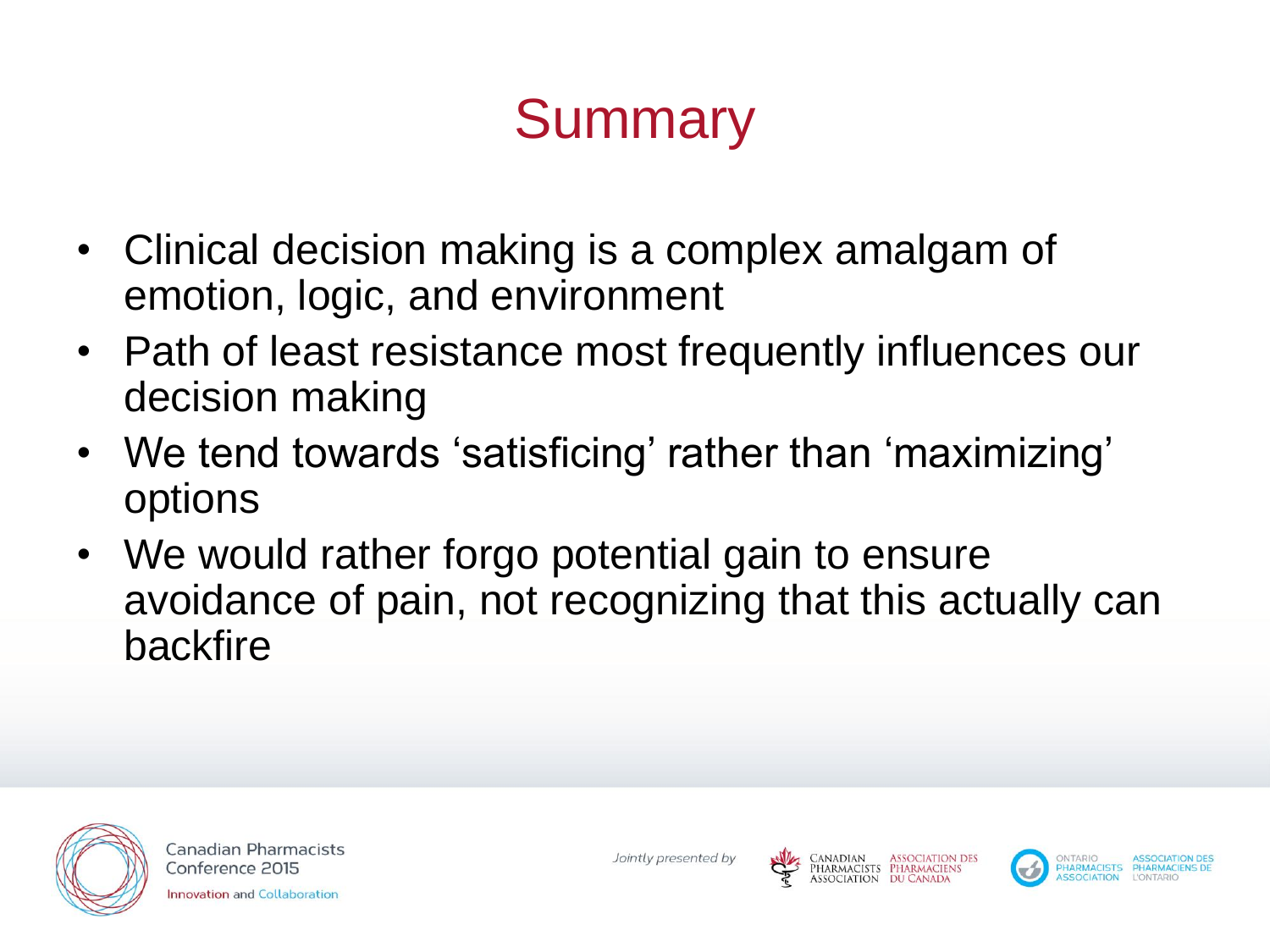### **Conclusions**

- Professional responsibility and ethical practice must be important factors in clinical decision making
- Emotional (fast) decision making processes may not always produce best outcomes
- Not making a decision IS making a decision
- "If not me now…then who when?"



**Canadian Pharmacists** Conference 2015 **Innovation and Collaboration** 

Jointly presented by